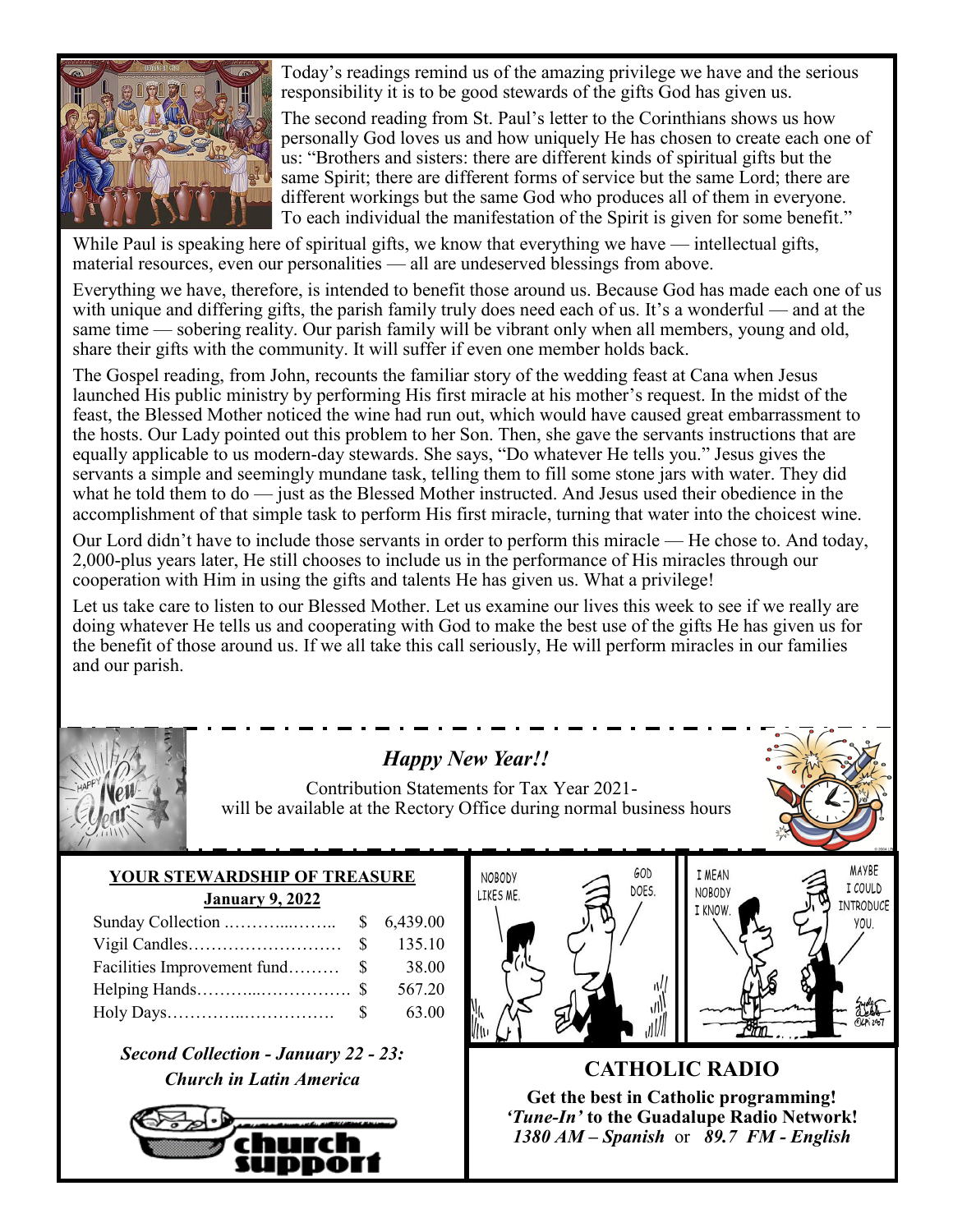## *It Takes All Kinds*

St.Therese of Lisieux wrote, *"If every flower wanted to be a rose, spring would lose its loveliness."*

Who is God asking you to be today? One obvious answer springs to mind…. Yes, God wants you to be a good person (father/ mother, husband/wife, friend).

But this answer fails to get to the heart of the question. We are all striving to serve the same Spirit, but we are given different gifts to do so. One who has the gift of knowledge may fail if he decides he wants to be a healer.

One who has the gift of healing might falter in the expression of wisdom.

Think about the wedding at Cana… the servers, the guests, the bride and groom. They all had a unique role to play. Although it was to the servers that Mary gives the instruction, "*Do whatever he tells you,*" her words apply to all.

Today, are we called to be servers. Ask yourself: Do you carry out God's instruction… no matter how foolish or impossible it may seem?

We asked to be the disciples... bearing witness and giving testimony.

We called to imitate the Blessed Mother herself... giving encouragement to follow God's word.

Examine your gifts and listen in the silence of your heart to the direction of the Spirit.

Then… let us do whatever He tells us.

Bottom line… *God is asking us to be a saint!* And remember… He already has a St. Therese… a St. Francis… etc.

What He is looking for now… is a *St. YOU!*



#### **MAY HE REST IN PEACE:**

May God comfort the family and friends of

**Fr. Joseph Uvietta, S.M.** *(Brother of Parishioner Melba Fisher)* who passed away during the past week.

Our sincere sympathy and assurances of prayers are extended to Melba and her Family *May he Rest in Peace*



**St. Thomas More English Prayer Group**

Jan 27 6p 2Sam 7:29 - "By your blessing the house of yourservant it shall be blessed forever" - Church

**Contacts: Olga Guerrero (210) 657-1610 or Stella Lopez: (210) 618-6977**

## *Catholic Life Truck Raffle*

Catholic Life is sponsoring a Truck Raffle again this year.

Raffle Tickets are \$5 each… and

- Each ticket has a chance to win:
	- a 2022 Ford F-150 Truck,
	- a 2022 Ford Focus Sedan or - a \$20,000 Prepaid Visa Card

This is a "*WIN-WIN*" situation!

With your raffle ticket you have a chance to win one of these fabulous prizes… and… 100% of the monies collected comes back to our school!

PTC members will be selling Raffle Tickets after all Masses this weekend… and next.

Thank you for supporting our school and…

*God Bless-*

فيرون وينبغ

## **El Dia de la Candelaria / Candlemas La Levantada**

On February 2nd. we celebrate the *Feast of the Presentation of the Lord Jesus Christ*, the Light of the World!

On that day… candles that represent Christ as the Light of the World… are often blessed and are used in the church and in homes. That day is often called *Candlemas Day*… In Spanish… el "*Día de la Candelaria*."

Along with this celebration another Christmas Tradition known as " l*a Levantada del Niño Dios*" is often celebrated.

In this celebration the image of Baby Jesus is dressed up with clothing (dress, shoes, socks, hat, etc ) and is lifted from the Nativity Cradle to an upright / seated position and then is reposed until the following Christmas.

Three blessings are usually associated with this special day:

- 1. Blessing of Candles
- 2. Blessing of Infants born in the last 12 months.
- 3. Blessing of the Statues of the Infant Jesus.

*All are invited to bring their candles, children, and statues of the Infant Jesus to the weekend Masses on 5 - 6 February to receive these blessings.*

El 2 de febrero. ¡Celebramos la *Fiesta de la Presentación del Señor Jesucristo,* la Luz del Mundo!

También celebramos otra Tradición Navideña conocida como "*la Levantada del Niño Dios*".

En esta celebración la imagen del Niño Jesús se viste con ropa y se levanta de la Cuna de la Natividad a una posición erguida / sentada y luego se reposa hasta la navidad siguiente.

- Tres bendiciones generalmente se asocian con este día especial:
	- 1. Bendición de las Velas
	- 2. Bendición de los bebés nacidos en los últimos 12 meses.
	- 3. Bendición de las estatuas del Niño Jesús.

*Todos están invitados a llevar sus velas, niños y estatuas del Niño Jesús a las misas de fin de semana del 5 al 6 de febrero para recibir estas bendiciones.*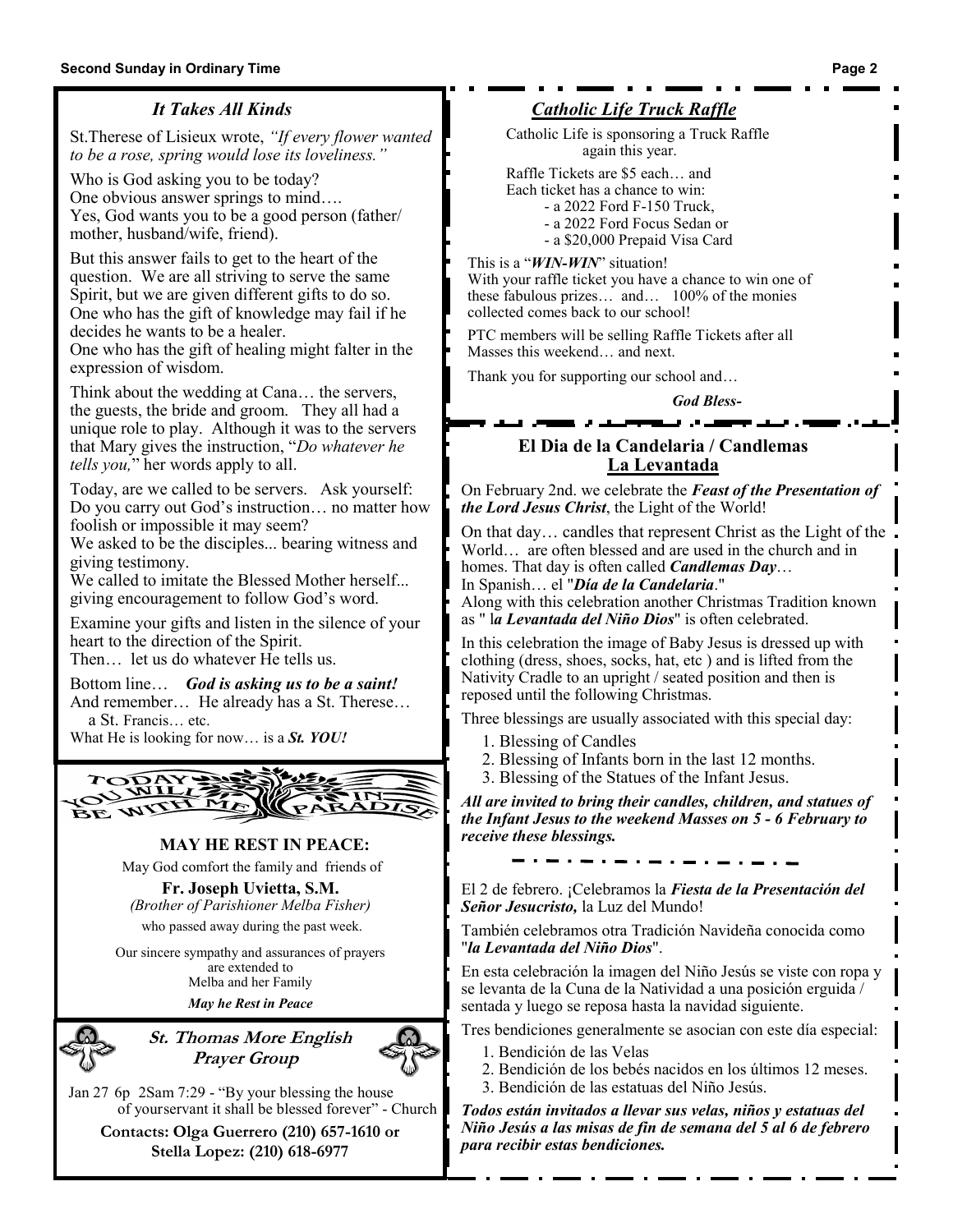#### **www.thomasmoresatx.org Page 3**



I'm a firm believer in the KISS *(Keep It Simple Stupid)* principle!

I was thinking… How can I express the concept of Jesus' Real Presence in the Eucharist to someone who doesn't believe? When talking to an adult about the Real Presence we'd normally jump right into the Gospel of John, *Chapter 6 to be more specific*, and go from there. But… in keeping with the KISS principle… I asked myself… "How could I explain the Real Presence to a 6-year old?"

That's the question that's been rumbling around in the back of my poor little mind for a while now…

I think the approach for both an adult… *AND* a little one might be similar. First… I think we need a little more background information. Ask… do you believe in God? *(that's a must or you've got a little more work to do*). Then, Talk about God for a bit… How He's all powerful, all knowing, all loving, etc. Review what He did in the beginning.

He created the universe, the earth, all the plants and animals... he created man (*Adam and Eve*). Remind them how we, mankind, had it made but we strayed and were forced to leave the Garden of Eden. But, God loves us so much that He didn't leave us with nothing... He promised to send someone to save us - His Son.

All throughout the years… from Adam and Eve until the time Jesus was born, God was with His people guiding them and working with them... even when they didn't listen or live the way He wanted them to. Then, at the proper time, Jesus was born - Jesus, the Son of God... Jesus, God Himself in the Second person of the Blessed Trinity!

Look at all the things Jesus did: He changed water into wine; He walked on water; He calmed storms; He multiplied a few loaves and fish to feed thousands! He cured the sick the paralyzed and the lame; He cast out demons; He forgave sinners! He even raised the dead back to life! There was nothing He couldn't do!

Jesus told His followers that He was the Bread of Life... The Living Bread that came down from heaven and that whoever would eat his flesh and drink His blood would have life. Many of his followers had a hard time with this. But, He didn't water-down what He said. He simply asked if they couldn't believe in Him... were they going to leave?

Then, at the Last Supper, He took bread, blessed it giving thanks and glory to the Father. He then gave it to the Apostles and told them "*Eat, This is my body*." Then he did the same with a cup of wine saying, "*Take and drink, This is my blood*." Now, if we believe that Jesus *really is* God... and we believe He *really did* all those things we looked at just a second ago... Don't you think He could change bread and wine into His body and blood? If He isn't God... If He is lying or crazy or something... then everything we believe... everything every Christian has believed for the past 2000 years is wrong!

After changing the bread and wine into His body and blood, He told the Apostles to "... *do this* in memory of Me." We don't do this just to "*REMEMBER*" Him! We *REMEMBER* Him in so many other ways... all those things mentioned above plus His Passion and death on the cross... and the Resurrection. This "*Remember*" or "*In Memory Of*" is prefixed by the phrase / words *"DO THIS"* - meaning change this bread and wine into my body and blood!

Jesus knew that His time had come and He wanted this celebration (*this Mass*) to continue after His death. But, it wouldn't make any sense to just pass this *'gift' only* to the Apostles and have them be the only ones able to perform this *miracle*. They would all die before long, too. He was building His Church and He would want this miracle to continue until the end of time when He would return. So, as the Church grew and matured (*got older*), it was too big for the 12 apostles to do it all so they appointed others as their helpers and successors - other elders / bishops - and in turn they appointed helpers (*priests*) to service all Christian disciples.

So, when the Bishop or Priest says the words of Consecration, he speaks 'in persona Christi.' It's Jesus Himself, in union with the Holy Spirit, changing the bread and wine into the Body and Blood of Jesus... just as at that first Mass - the Last Supper. I think that looking at it this way... and looking at all the Eucharistic Miracles that have taken place all around the world and all through the years (simply Google: *Eucharistic Miracles),* we have to agree that it is really Jesus… the Real Presence of Jesus... present in the bread and wine - body and blood - consecrated at Mass.

What do you think? Think this will work? Give me your thoughts / ideas.

'till Next Time... God Bless- DT

**You are invited to a Pro-Life Rosary Rally** *NEXT Saturday***,** 

January 22, as we pray for the overturning of the infamous Roe v Wade decision in America…

Be a part of the 20,000+ groups participating in this rally nationwide!

Abortion is the most debated issue in our society right now… and it is necessary to wage a spiritual combat against those who would seek to destroy the most vulnerable among us.

The rosary is the weapon that will save our nation and destroy evil practices like abortion.

America Needs Fatima is asking faithful Catholics to join in this rosary rally in defense of the unborn.

We cannot end such an evil practice by staying at home. We must go out and pray the rosary for life! Please join us... Hope to see you there!

 *Bring a Friend!*

TO END ABORTION

 *Saturday, January 22nd at Noon At the Lady of Guadalupe grotto outside the Rectory*